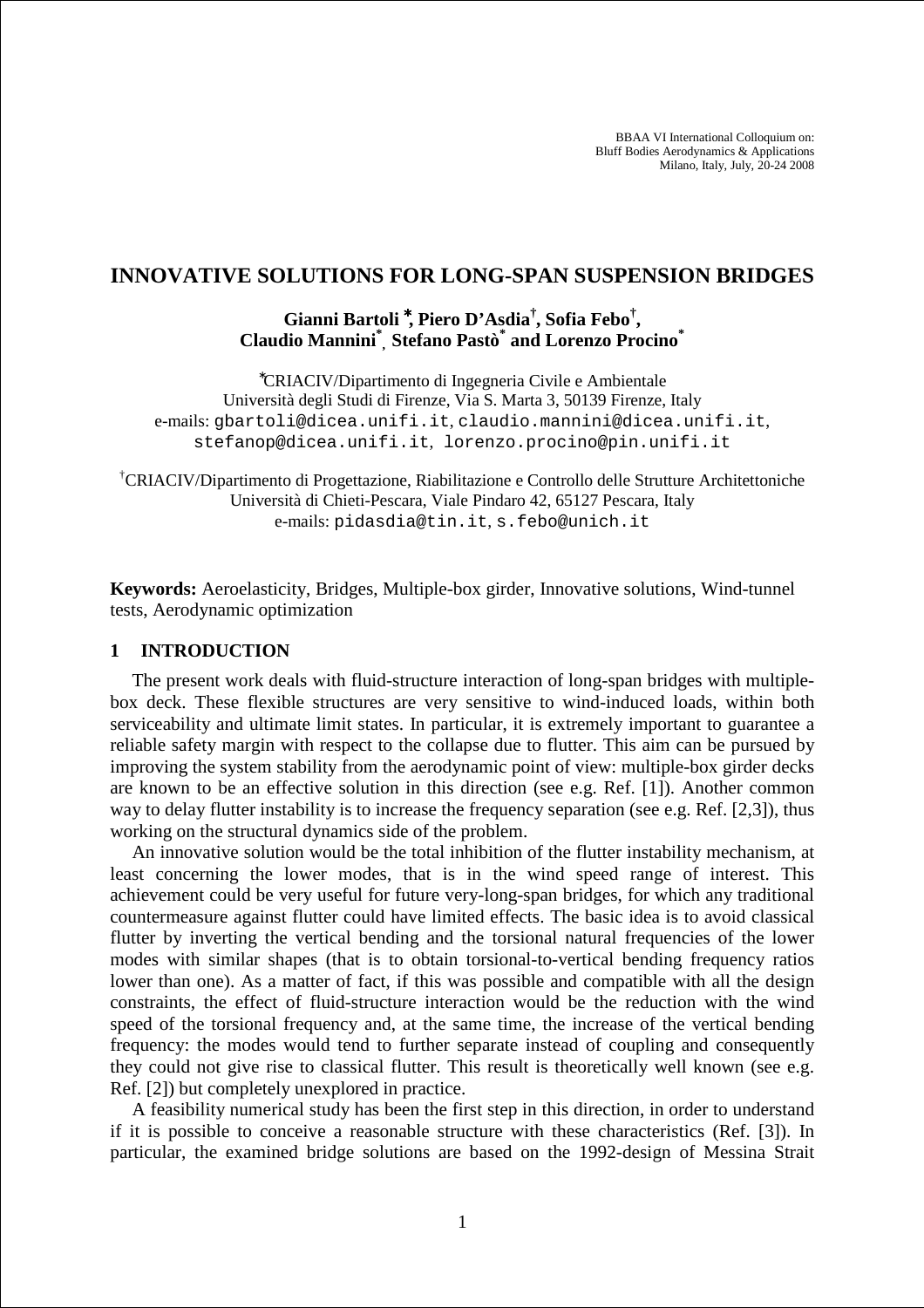Bridge (see e.g. Refs. [4,5,6]). Keeping the main design philosophy, different configurations have been studied by varying the deck section and the cable suspension system. The solution showing a twin-box girder deck, with main cables closer to each other and masses mainly placed on the outer sides of the suspension system, allows the suppression of flutter instability by inverting the vertical bending and torsional natural frequencies.

#### **2 FEASIBILITY STUDY**

Two different suspension bridge typologies have been studied starting from the design of Messina Strait Bridge. The main span (3300 m), the sides spans (960 m and 810 m), the maximum sag of the suspension cables (300 m) and the tower height (around 380 m) have not been changed, while the deck geometry, the distance between the main cables and the shape of the towers have been varied in order to obtain the following two configurations (Ref. [3]): (a) bridge with three suspension cables (Fig. 1);

(b) bridge with two suspension cables closer to each other and masses mainly placed on the outer sides (Figs. 2 and 3).

The original grids between the boxes have not been considered within this study. Moreover, the total number of lanes have been reduced from three to two for each line of march.



**Figure 1**: Three-box girder deck with three suspension cables



**Figure 2**: Twin-box girder deck with two suspension cables (spaced 26 m apart), without railway

In the case of configuration (a), the shape, the dimension, and the position of the road and railway boxes are the same as in the original design of 1992 (apart from the small widening of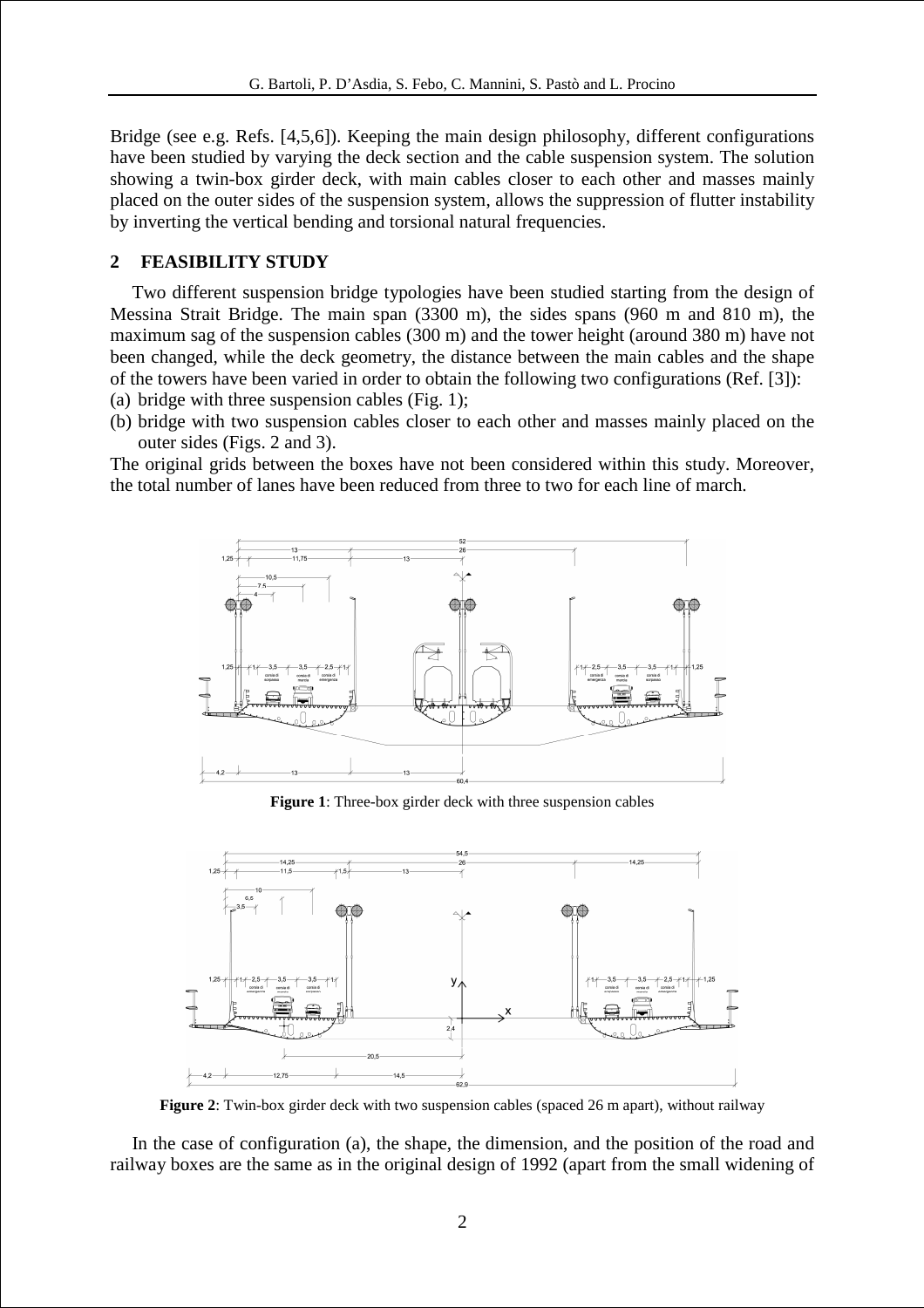the railway box due to the introduction of a third hanger), whereas the cross beam can be conceived with reduced thicknesses (Fig. 1). The overall mass of the cables has been kept unchanged.

In the case of configuration (b), two different types of deck have been studied, that is with or without railways (Figs. 3 and 2 respectively). In the case of Fig. 2, the geometry of the road boxes is the same as the original one. However, in both cases the bending moments acting on the cross beam are lower than for configuration (a), so that the latter can be designed significantly smaller. The situation is even better in presence of the railways (Fig. 3).



**Figure 3**: Twin-box girder deck with two suspension cables (spaced 26 m apart), with railway

An extensive study on the modal behavior of long-span suspension bridges, reported in Ref. [3], shows that the torsion-to-vertical bending frequency ratio is influenced not only by the mass distribution but also by the stiffness of the deck (usually considered as negligible with respect to the cable stiffness).

Modal analyses have been performed on the previously described configurations denoted as (a) and (b), with the aim of identifying the scheme in which the frequency ratio is lower than unity. In configuration (a) the presence of the central cable does not allow to invert the natural frequencies. As a matter of fact, it is possible to obtain a frequency ratio equal to 1.10 only by assigning almost the total mass (90 %) to the central cable, which is obviously just a mathematical abstraction.

Conversely, it is possible to invert the modal frequencies by adopting the configuration (b) displayed in Fig. 2. This holds true also if the distance between the cables is increased from 26 m to 39 m: in this case, the bending moment on the cross beam slightly increases, whereas the deck rotation reduces of about 50 %.

In view of the results summarized herein, configuration (b) is retained as an effective solution to design long-span suspension bridges with frequency ratios lower than one. In order to widen this study, further analyses are underway on both serviceability (concerning for instance the maximum vertical and rotational deflections of the deck) and ultimate limit states. It is also worth noting that twin-box girder sections have been recently selected or taken into account for several large bridge designs (e.g. Refs. [7,8]), due to their aerodynamic efficiency.

#### **3 EXPERIMENTAL AND NUMERICAL CAMPAIGN**

The proposed approach to suppress flutter is at present still unexplored and therefore the actual aeroelastic behavior of decks with frequency ratios lower than one has to be carefully investigated through wind-tunnel experiments and numerical simulations. In particular, it is